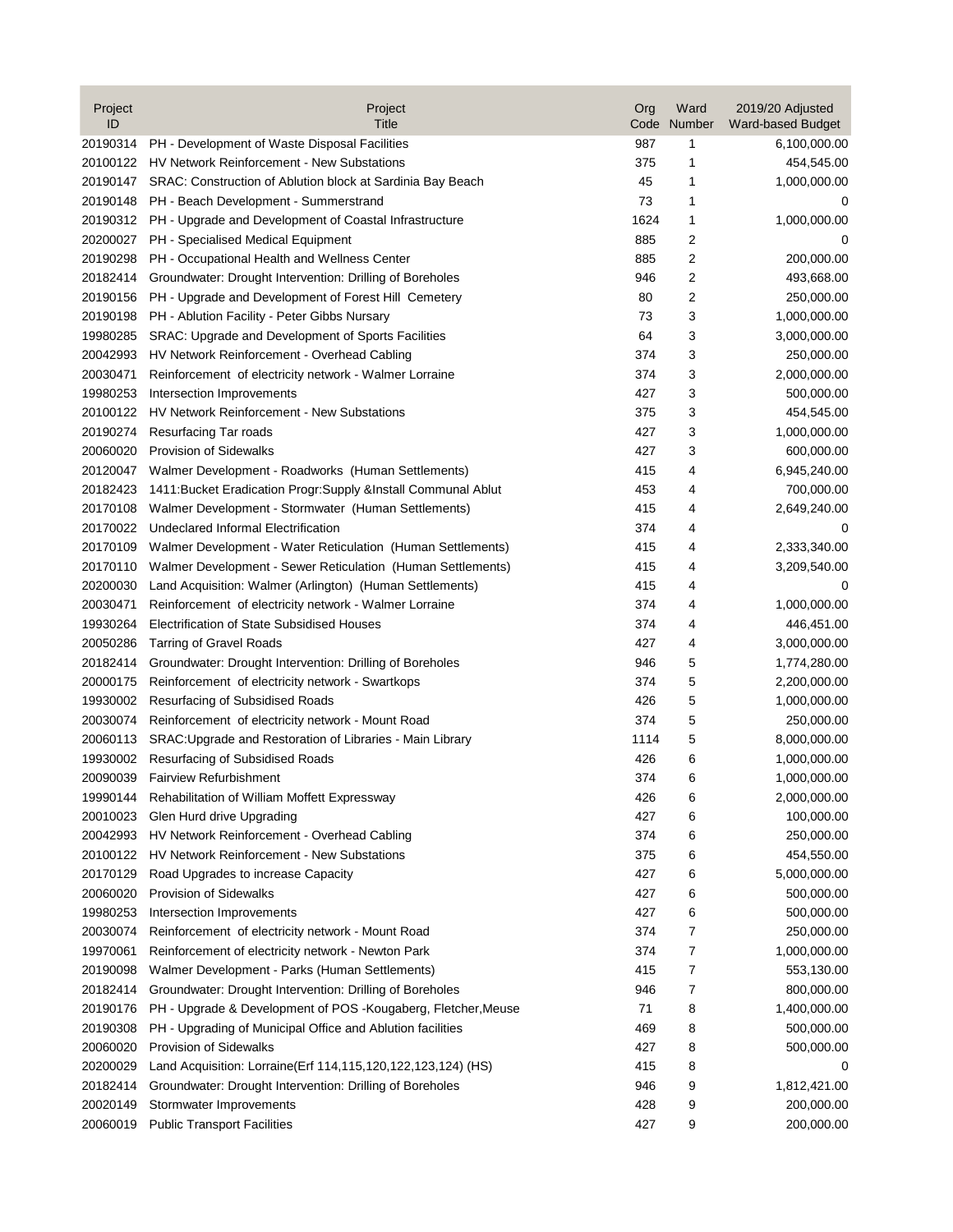| 20042992 | Reinforcement of electricity network - Western                        | 374        | 9        | 2,700,000.00  |
|----------|-----------------------------------------------------------------------|------------|----------|---------------|
| 20042889 | Water Services: Linton: Additional treatment facility                 | 506        | 9        | 1,000,000.00  |
| 20190285 | Traffic Calming Measures - 2019                                       | 427        | 9        | 100,000.00    |
| 20190053 | IPTS - Standford Rd / N2 Bridge Widening and Construc Pedest          | 1703       | 10       | 11,057,635.00 |
| 20182414 | Groundwater: Drought Intervention: Drilling of Boreholes              | 946        | 10       | 2,333,488.00  |
| 19980402 | Reinforcement of electricity network - Malabar/ Helenvale             | 374        | 10       | 1,000,000.00  |
| 19930030 | Rehabilitation of Verges and Sidewalks - Northern Areas               | 427        | 10       | 150,000.00    |
| 20030630 | Water Services: Upgrade and Rehabilitation of Water Pipelines         | 474        | 10       | 0             |
| 19960195 | Reinforcement of electricity network - Summerstrand                   | 374        | 10       | 1,000,000.00  |
| 20030017 | Paapenkuils Canal Rehabilitation                                      | 428        | 11       | 250,000.00    |
|          | 20050042 Facilities for the Disabled                                  | 427        | 11       | 30,000.00     |
|          | 20190272 PH - Fencing of Papenkuils Cemetery                          | 71         | 11       | 8,000,000.00  |
|          | 20190053 IPTS - Standford Rd / N2 Bridge Widening and Construc Pedest | 1703       | 11       | 11,057,635.00 |
|          | 20190432 SRAC: Gelvandale Sportsfield Astroturf                       | 690        | 11       | 600,000.00    |
|          | 20000172 Reinforcement of electricity network - Korsten               | 374        | 11       | 500,000.00    |
|          | 20070132 New Traffic Signals for Road intersections                   | 427        | 11       | 1,000,000.00  |
| 19930030 | Rehabilitation of Verges and Sidewalks - Northern Areas               | 427        | 12       | 150,000.00    |
| 20030472 | Reinforcement of electricity network - Hunters                        | 374        | 12       | 50,000.00     |
| 20030630 | Water Services: Upgrade and Rehabilitation of Water Pipelines         | 474        | 12       | 0             |
| 20120059 | Malabar Ext 6 Phase 2 - Roadworks (Human Settlements)                 | 415        | 12       | 134,960.00    |
| 20190099 | Malabar Ext 6 Phase 2 - Parks (Human Settlements)                     | 415        | 12       | 300,000.00    |
| 20170067 | Malabar Ext 6 Phase 2 - Stormwater (Human Settlements)                | 415        | 12       | 125,020.00    |
| 19930264 | Electrification of State Subsidised Houses                            | 374        | 12       | 4,355,192.00  |
| 20190285 | Traffic Calming Measures - 2019                                       | 427        | 12       | 100,000.00    |
| 20170068 | Malabar Ext 6 Phase 2 - Water Reticulation (Human Settlemen           | 415        | 12       | 125,020.00    |
| 20170071 | Malabar Ext 6 Phase 2 - Sewer Reticulation (Human Settlemen           | 415        | 12       | 125,020.00    |
| 20190274 | Resurfacing Tar roads                                                 | 427        | 12       | 1,000,000.00  |
| 20030630 | Water Services: Upgrade and Rehabilitation of Water Pipelines         | 474        | 13       | 0             |
| 19930030 | Rehabilitation of Verges and Sidewalks - Northern Areas               | 427        | 13       | 150,000.00    |
| 20060286 | Groundwater Problem Elimination Northern Areas                        | 428        | 13       | 300,000.00    |
| 20070137 | Rehabilitation of roads                                               | 427        | 13       | 2,000,000.00  |
| 20050042 | <b>Facilities for the Disabled</b>                                    | 427        | 14       | 30,000.00     |
| 20190274 | Resurfacing Tar roads                                                 | 427        | 14       | 1,000,000.00  |
| 20100104 | <b>SRAC: Mendi Arts &amp; Cultural Centre</b>                         | 1002       | 14       | 120,000.00    |
| 20200043 | SRAC: CCTV Equipment - Mendi Arts & Cultural Centre                   | 1002       | 14       | 800,000.00    |
|          | 20190285 Traffic Calming Measures - 2019                              | 427        | 14       | 100,000.00    |
| 20200031 | SRAC: Furniture & Equipment for Mendi Arts & Cultural Centre          | 1002       | 14       | 2,580,000.00  |
| 20050286 | <b>Tarring of Gravel Roads</b>                                        | 427        | 14       | 2,500,000.00  |
| 20190417 | PH-Upgrade and Development of public open spaces - Avenue A           | 71         | 15       | 1,200,000.00  |
| 20190308 | PH - Upgrading of Municipal Office and Ablution facilities            | 469        | 15       | 500,000.00    |
| 19930002 | Resurfacing of Subsidised Roads                                       | 426        | 15       | 1,000,000.00  |
| 19930264 | Electrification of State Subsidised Houses                            | 374        | 15       | 1,026,401.00  |
| 20190274 | Resurfacing Tar roads                                                 | 427        | 15       | 1,000,000.00  |
| 20050286 | <b>Tarring of Gravel Roads</b>                                        | 427        | 15       | 3,500,000.00  |
| 20050042 | Facilities for the Disabled                                           | 427        | 16       | 30,000.00     |
| 20190274 | Resurfacing Tar roads                                                 | 427        | 16       | 1,000,000.00  |
| 20190285 | Traffic Calming Measures - 2019                                       | 427        | 16       | 100,000.00    |
|          |                                                                       |            |          |               |
| 19970063 | Reinforcement of electricity network - Bethelsdorp 11 kV              | 374<br>415 | 16<br>16 | 1,100,000.00  |
| 20182338 | MK Silvertown 2 Qaqawuli - Stormwater (Human Settlements)             |            |          | 300,000.00    |
| 20120053 | MK Silvertown 2 Qaqawuli - Roadworks (Human Settlements)              | 415        | 16       | 1,500,000.00  |
| 20190103 | Mk Silvertown 2 Qaqawuli - Parks (Human Settlements)                  | 415        | 16       | 456,100.00    |
| 20170126 | John Tallant Link Road                                                | 1099       | 16       | 6,700,000.00  |
| 19930002 | Resurfacing of Subsidised Roads                                       | 426        | 16       | 1,000,000.00  |
| 20050286 | <b>Tarring of Gravel Roads</b>                                        | 427        | 17       | 2,500,000.00  |
| 20190285 | Traffic Calming Measures - 2019                                       | 427        | 17       | 100,000.00    |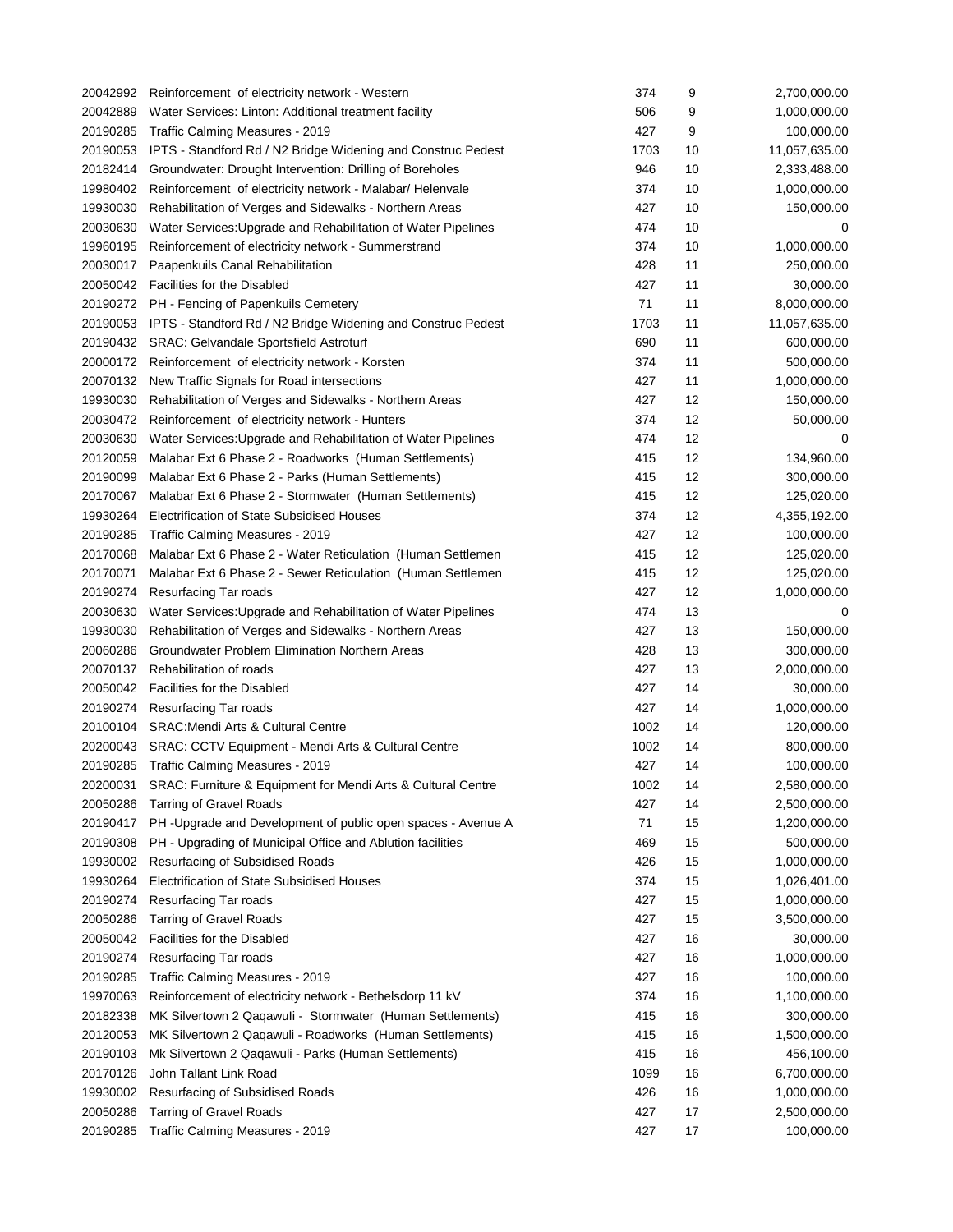| 20060020 | <b>Provision of Sidewalks</b>                                                   | 427  | 17 | 500,000.00               |
|----------|---------------------------------------------------------------------------------|------|----|--------------------------|
| 20182617 | SRAC: Construction of Multi-Purpose Centre - Ward 17                            | 64   | 17 | 2,000,000.00             |
| 20190274 | <b>Resurfacing Tar roads</b>                                                    | 427  | 17 | 1,000,000.00             |
| 20190285 | Traffic Calming Measures - 2019                                                 | 427  | 18 | 100,000.00               |
| 20182423 | 1411: Bucket Eradication Progr: Supply & Install Communal Ablut                 | 453  | 18 | 100,000.00               |
| 20050286 | <b>Tarring of Gravel Roads</b>                                                  | 427  | 18 | 2,500,000.00             |
| 20070137 | Rehabilitation of roads                                                         | 427  | 18 | 800,000.00               |
| 20190182 | PH - Upgrade and Development of Public open space - Sindindi                    | 71   | 19 | 1,800,950.00             |
| 20050042 | <b>Facilities for the Disabled</b>                                              | 427  | 19 | 30,000.00                |
| 20190285 | Traffic Calming Measures - 2019                                                 | 427  | 19 | 100,000.00               |
| 20182298 | Kwazakhele: Ekuphumleni - Stormwater (Human Settlements)                        | 415  | 19 | 1,002,510.00             |
| 20182414 | Groundwater: Drought Intervention: Drilling of Boreholes                        | 946  | 19 | 2,478,452.00             |
| 20190274 | <b>Resurfacing Tar roads</b>                                                    | 427  | 19 | 1,000,000.00             |
| 20170126 | John Tallant Link Road                                                          | 1099 | 19 | 6,700,000.00             |
| 20140009 | <b>Rehabilitation of Stormwater Ponds</b>                                       | 428  | 19 | 600,000.00               |
| 20170192 | Kwazakhele: Ekuphumleni - Sewer Reticulation (Human Settle                      | 415  | 19 | 1,181,910.00             |
| 20170191 | Kwazakhele: Ekuphumleni - Water Reticulation (Human Settlem                     | 415  | 19 | 1,072,560.00             |
| 20190164 | SRAC: Upgrade of Kwazakhele Pool infarstructure                                 | 64   | 19 | 1,000,000.00             |
| 20030475 | New Brighton/Kwazakhele: Bulk Stormwater                                        | 428  | 19 | 2,000,000.00             |
| 19930264 | Electrification of State Subsidised Houses                                      | 374  | 19 | 1,197,600.00             |
| 20182423 | 1411: Bucket Eradication Progr: Supply & Install Communal Ablut                 | 453  | 19 | 500,000.00               |
| 20120031 | Kwazakhele: Ekhumphumleni Roadworks (Human Settlements)                         | 415  | 19 | 4,829,950.00             |
| 20170140 | Mathew Goniwe - Councillors office                                              | 638  | 20 | 1,000,000.00             |
| 20070137 | Rehabilitation of roads                                                         | 427  | 20 | 800,000.00               |
| 20190418 | PH - Upgrade and development of public open spaces - Gaika2                     | 71   | 20 | 1,700,000.00             |
| 20050042 | <b>Facilities for the Disabled</b>                                              | 427  | 20 | 30,000.00                |
| 20020149 | Stormwater Improvements                                                         | 428  | 20 | 200,000.00               |
| 20190274 | Resurfacing Tar roads                                                           | 427  | 21 | 1,000,000.00             |
| 20170126 | John Tallant Link Road                                                          | 1099 | 21 | 6,600,000.00             |
| 20190320 | SRAC: Construction of Multi-Purpose Centre - Ward 21                            | 678  | 21 | 2,000,000.00             |
| 20190185 | PH - Upgrade and Devevelopment of POS - Mavavana                                | 71   | 21 | 1,400,000.00             |
| 20050286 | <b>Tarring of Gravel Roads</b>                                                  | 427  | 21 | 2,500,000.00             |
| 19980253 | Intersection Improvements                                                       | 427  | 21 | 500,000.00               |
|          | 20050042 Facilities for the Disabled                                            | 427  | 21 | 30,000.00                |
|          | 20190050 IPTS - Upgrading of Njoli /Daku Road Intersect East Phase2             | 1703 | 22 | 2,249,950.00             |
|          | 20190169 EDTA - NJOLI SQUARE REDEVELOPMENT                                      | 639  | 22 | 14,964,700.00            |
| 20190048 | IPTS - Upgrading of Njoli Street to a dual Carriageway-North                    | 1703 | 22 | 907,800.00               |
| 20190051 | IPTS - Upgradingof Njoli/Daku Road Intersect - West - Phase2                    | 1703 | 22 | 1,500,000.00             |
| 20190285 | Traffic Calming Measures - 2019                                                 | 427  | 22 | 100,000.00               |
| 20060232 | <b>IPTS - Work Package: Road Works</b>                                          | 426  | 22 | 1,500,000.00             |
| 20200045 | EDTA : Informal Infrastructure Trading Facilities - Njoli                       | 639  | 22 | 6,774,430.00             |
| 20190049 | IPTS - Upgrading of Njoli Street to a dual Carriageway South                    | 1703 | 22 | 2,076,400.00             |
| 20070137 | Rehabilitation of roads                                                         | 427  | 22 | 800,000.00               |
| 20190187 | PH - Upgrade and Devevelopment of POS - Tshauka                                 | 71   | 22 | 1,600,000.00             |
| 20070132 | New Traffic Signals for Road intersections                                      | 427  | 23 | 1,000,000.00             |
| 20070137 | Rehabilitation of roads                                                         | 427  | 23 | 800,000.00               |
| 20182414 | Groundwater: Drought Intervention: Drilling of Boreholes                        | 946  | 23 | 2,187,691.00             |
| 20050286 | <b>Tarring of Gravel Roads</b>                                                  | 427  | 23 | 2,000,000.00             |
| 20190274 | Resurfacing Tar roads                                                           | 427  | 24 | 1,000,000.00             |
| 20050286 | <b>Tarring of Gravel Roads</b>                                                  | 427  | 24 | 4,000,000.00             |
| 20190109 |                                                                                 | 415  | 24 |                          |
| 20020149 | Ekuphumleni - Kwazakhele - Parks (Human Settlements)<br>Stormwater Improvements | 428  | 24 | 600,000.00<br>200,000.00 |
| 20190285 | Traffic Calming Measures - 2019                                                 | 427  | 24 | 100,000.00               |
| 20170129 |                                                                                 | 427  | 24 |                          |
|          | Road Upgrades to increase Capacity                                              |      |    | 5,000,000.00             |
| 20190048 | IPTS - Upgrading of Njoli Street to a dual Carriageway-North                    | 1703 | 25 | 907,800.00               |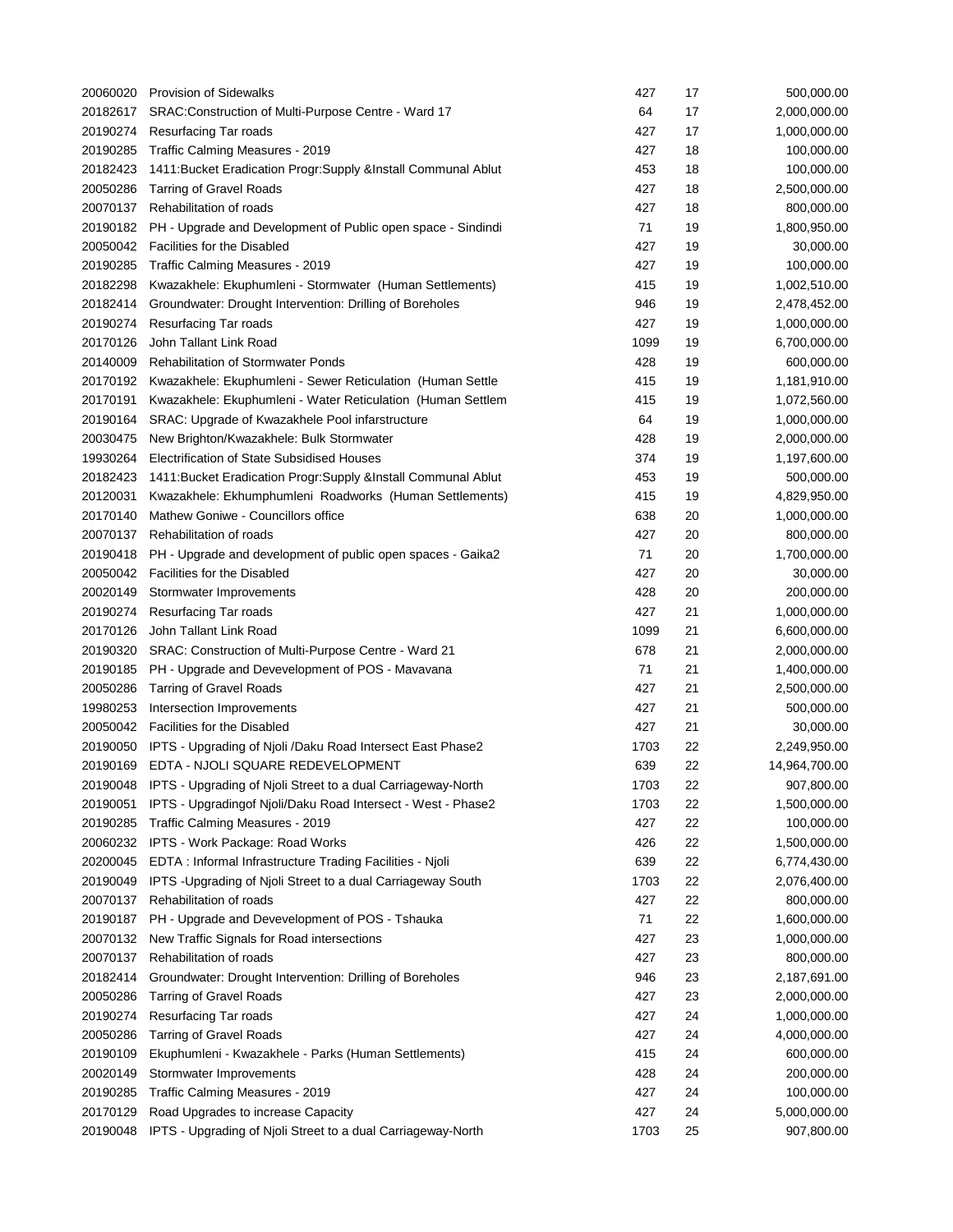|          | 20190049 IPTS - Upgrading of Njoli Street to a dual Carriageway South | 1703 | 25       | 2,076,400.00                 |
|----------|-----------------------------------------------------------------------|------|----------|------------------------------|
| 20070137 | Rehabilitation of roads                                               | 427  | 25       | 800,000.00                   |
| 20010118 | Reinforcement of electricity network - Ibhayi                         | 374  | 25       | 1,600,000.00                 |
| 20190285 | Traffic Calming Measures - 2019                                       | 427  | 25       | 100,000.00                   |
| 20060020 | <b>Provision of Sidewalks</b>                                         | 427  | 25       | 500,000.00                   |
| 20190274 | <b>Resurfacing Tar roads</b>                                          | 427  | 26       | 1,000,000.00                 |
| 20060237 | Zwide Bulk Stormwater                                                 | 428  | 26       | 7,400,000.00                 |
| 20020149 | Stormwater Improvements                                               | 428  | 26       | 200,000.00                   |
| 20050286 | <b>Tarring of Gravel Roads</b>                                        | 427  | 26       | 3,000,000.00                 |
| 20190158 | SRAC: Upgrade and restoration of libraries - Zwide                    | 1114 | 26       | 2,580,000.00                 |
| 20190285 | Traffic Calming Measures - 2019                                       | 427  | 26       | 100,000.00                   |
| 20190274 | Resurfacing Tar roads                                                 | 427  | 27       | 1,000,000.00                 |
| 20060020 | <b>Provision of Sidewalks</b>                                         | 427  | 27       | 500,000.00                   |
| 20050286 | <b>Tarring of Gravel Roads</b>                                        | 427  | 27       | 3,000,000.00                 |
| 20070137 | Rehabilitation of roads                                               | 427  | 28       | 800,000.00                   |
| 20020149 | Stormwater Improvements                                               | 428  | 28       | 200,000.00                   |
| 20190285 | Traffic Calming Measures - 2019                                       | 427  | 28       | 100,000.00                   |
| 20190188 | PH - Upgrade & Development of Public open space - Sicongwana          | 71   | 28       | 1,400,000.00                 |
| 20050286 | <b>Tarring of Gravel Roads</b>                                        | 427  | 28       | 3,000,000.00                 |
| 20190274 | <b>Resurfacing Tar roads</b>                                          | 427  | 29       | 1,000,000.00                 |
| 19930030 | Rehabilitation of Verges and Sidewalks - Northern Areas               | 427  | 29       | 150,000.00                   |
| 20060286 | Groundwater Problem Elimination Northern Areas                        | 428  | 29       | 300,000.00                   |
| 20070137 | Rehabilitation of roads                                               | 427  | 29       | 800,000.00                   |
| 20050286 | <b>Tarring of Gravel Roads</b>                                        | 427  | 29       | 5,000,000.00                 |
| 20190422 | PUpgrade and development of public open spaces - Chatty road          | 71   | 29       | 900,000.00                   |
| 20190423 | PH - Upgrade and development of public open spaces - Koopman          | 71   | 29       | 540,000.00                   |
| 20080078 | Chatty: Stormwater Improvement                                        | 428  | 29       | 2,600,000.00                 |
| 20190112 | SRAC: Jagtvlakte Sports Field                                         | 64   | 29       | 2,500,000.00                 |
| 19980218 | Rehabilitate Concrete Roads - Northern Areas                          | 427  | 29       | 340,000.00                   |
| 19930264 | Electrification of State Subsidised Houses                            | 374  | 29       | 1,574,590.00                 |
| 20190160 | SRAC: Upgrade and restoration of libraries - Chatty                   | 1114 | 29       | 800,000.00                   |
| 20190419 | PH - Upgrade and development of public open spaces - Mjojeli          | 71   | 29       | 1,700,000.00                 |
| 20182423 | 1411: Bucket Eradication Progr: Supply & Install Communal Ablut       | 453  | 29       | 300,000.00                   |
| 20170128 | <b>Stanford Road Extension</b>                                        | 427  | 29       | 2,900,000.00                 |
|          |                                                                       | 427  |          |                              |
| 20190274 | Resurfacing Tar roads                                                 | 427  | 30<br>30 | 1,000,000.00<br>3,000,000.00 |
|          | 20050286 Tarring of Gravel Roads                                      |      |          | 100,000.00                   |
| 20190285 | Traffic Calming Measures - 2019                                       | 427  | 30       |                              |
| 20200032 | Electrification - Bulk Infrastructure                                 | 374  | 30       | 4,407,780.00                 |
| 19940414 | Supervisory Control System - Equipment Upgrading                      | 374  | 30       | 0                            |
| 20030630 | Water Services: Upgrade and Rehabilitation of Water Pipelines         | 474  | 30       | 0                            |
| 20190285 | Traffic Calming Measures - 2019                                       | 427  | 31       | 100,000.00                   |
| 20190005 | Missionvale - Sewer Reticulation (Human Settlements)                  | 415  | 31       | 1,000,000.00                 |
| 20190102 | Missionvale - Parks (Human Settlements)                               | 415  | 31       | 600,000.00                   |
| 20170022 | Undeclared Informal Electrification                                   | 374  | 31       | 0                            |
| 20190004 | Missionvale - Water Reticulation (Human Settlements)                  | 415  | 31       | 1,000,000.00                 |
| 20190282 | PH - Playground equipment - ward 31                                   | 73   | 31       | 360,000.00                   |
| 20110092 | Missionvale Garden Lots - Roadworks (Human Settlements)               | 415  | 31       | 13,650,000.00                |
| 20050286 | <b>Tarring of Gravel Roads</b>                                        | 427  | 31       | 3,500,000.00                 |
| 20182522 | Construction of Jack road - Missionvale                               | 427  | 31       | 4,941,000.00                 |
| 20070137 | Rehabilitation of roads                                               | 427  | 31       | 800,000.00                   |
| 20190003 | Missionvale - Stormwater (Human Settlements)                          | 415  | 31       | 4,400,000.00                 |
| 20190285 | Traffic Calming Measures - 2019                                       | 427  | 32       | 100,000.00                   |
| 20190424 | PH - Upgrade & Development of public open spaces - Madzihane          | 71   | 32       | 1,900,870.00                 |
| 20070137 | Rehabilitation of roads                                               | 427  | 32       | 800,000.00                   |
| 20060020 | <b>Provision of Sidewalks</b>                                         | 427  | 32       | 600,000.00                   |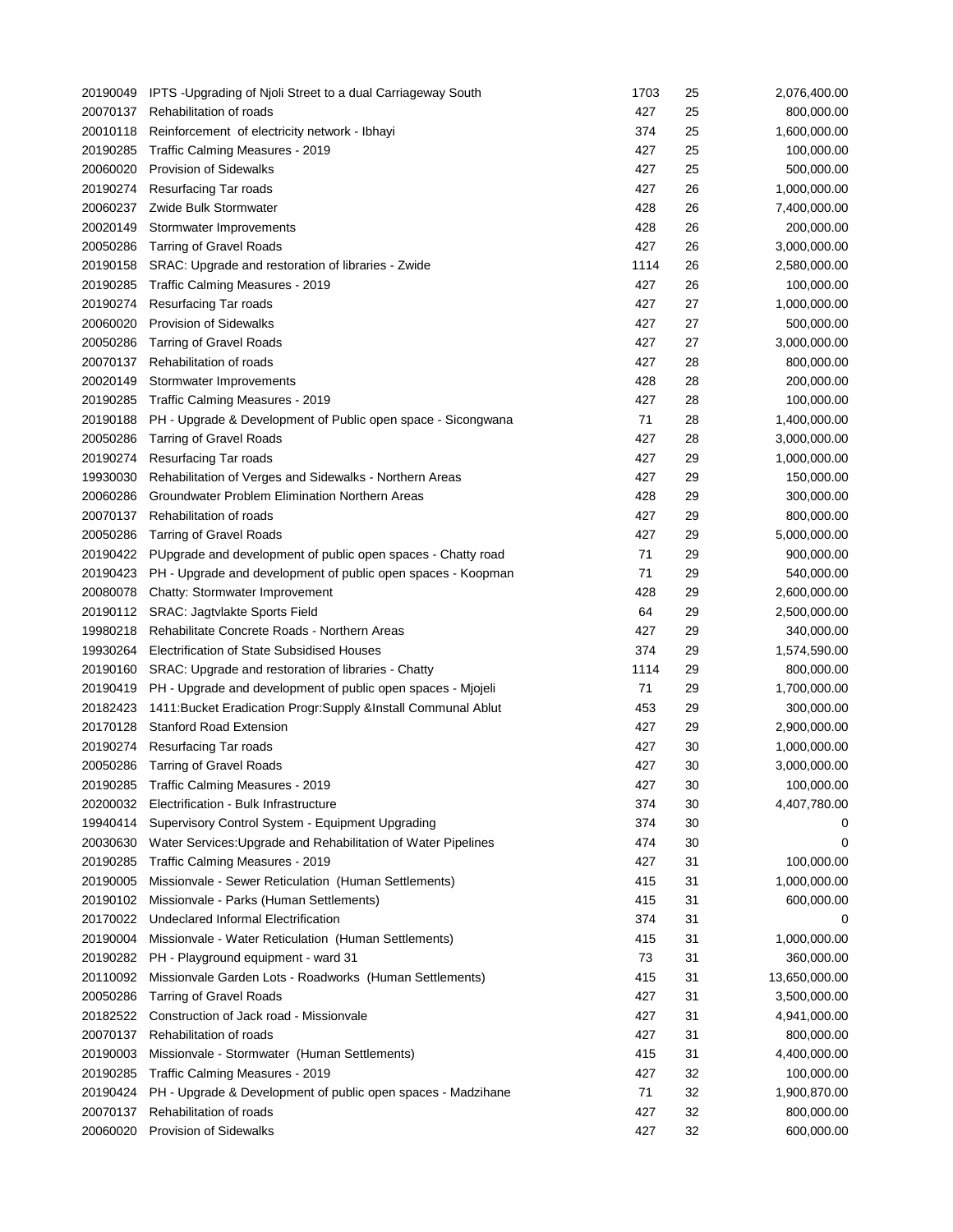| 20182556 | Acquisition of Properties - Standford Road                    | 427  | 32 | 0            |
|----------|---------------------------------------------------------------|------|----|--------------|
| 20030630 | Water Services: Upgrade and Rehabilitation of Water Pipelines | 474  | 33 | 0            |
| 19960525 | Sanitation Services: Chatty Valley collector Sewer Stage 1    | 447  | 33 | 980,000.00   |
| 20050286 | <b>Tarring of Gravel Roads</b>                                | 427  | 33 | 4,000,000.00 |
| 20070137 | Rehabilitation of roads                                       | 427  | 33 | 800,000.00   |
| 20190285 | Traffic Calming Measures - 2019                               | 427  | 33 | 250,000.00   |
| 20170022 | Undeclared Informal Electrification                           | 374  | 33 | 1,500,000.00 |
| 20090079 | <b>Construction of Footbridges</b>                            | 427  | 34 | 200,000.00   |
| 20190285 | Traffic Calming Measures - 2019                               | 427  | 34 | 100,000.00   |
| 19930030 | Rehabilitation of Verges and Sidewalks - Northern Areas       | 427  | 34 | 150,000.00   |
| 20190268 | Erection of Ward 34 Councilliors Office                       | 1572 | 34 | 200,000.00   |
| 20050042 | <b>Facilities for the Disabled</b>                            | 427  | 34 | 30,000.00    |
| 20182618 | SRAC: Construction of Multi-Purpose Centre - Ward 34          | 64   | 34 | 2,000,000.00 |
| 20060020 | <b>Provision of Sidewalks</b>                                 | 427  | 34 | 500,000.00   |
| 20190293 | PH - Playground equipment - ward 34                           | 73   | 34 | 380,000.00   |
| 19980218 | Rehabilitate Concrete Roads - Northern Areas                  | 427  | 34 | 330,000.00   |
| 20190054 | IPTS - The Development of Cleary Park Depot and Terminal      | 1703 | 35 | 0            |
| 20190285 | Traffic Calming Measures - 2019                               | 427  | 35 | 100,000.00   |
| 19930030 | Rehabilitation of Verges and Sidewalks - Northern Areas       | 427  | 35 | 380,000.00   |
| 20090079 | <b>Construction of Footbridges</b>                            | 427  | 35 | 200,000.00   |
| 20060020 | <b>Provision of Sidewalks</b>                                 | 427  | 35 | 600,000.00   |
| 20190274 | <b>Resurfacing Tar roads</b>                                  | 427  | 35 | 1,000,000.00 |
| 20030630 | Water Services: Upgrade and Rehabilitation of Water Pipelines | 474  | 36 | 0            |
| 19930030 | Rehabilitation of Verges and Sidewalks - Northern Areas       | 427  | 36 | 150,000.00   |
| 20190296 | PH - Playground equipment - Ward 36                           | 73   | 36 | 380,000.00   |
| 20190285 | Traffic Calming Measures - 2019                               | 427  | 36 | 100,000.00   |
| 20182456 | EDTA: Informal Trading Infrastructure                         | 639  | 36 | 3,000,000.00 |
| 20100122 | HV Network Reinforcement - New Substations                    | 375  | 36 | 454,545.00   |
| 20190189 | PH - Upgrade and Devevelopment of POS - Mtshekisane           | 71   | 36 | 1,500,000.00 |
| 20050286 | <b>Tarring of Gravel Roads</b>                                | 427  | 36 | 3,000,000.00 |
| 20190285 | Traffic Calming Measures - 2019                               | 427  | 37 | 100,000.00   |
|          | 20050042 Facilities for the Disabled                          | 427  | 37 | 30,000.00    |
| 20190100 | Bethelsdorp Ext 32, 34 & 36 - Parks (Human Settlements)       | 415  | 37 | 755,200.00   |
|          | 20100122 HV Network Reinforcement - New Substations           | 375  | 37 | 454,545.00   |
| 20090079 | <b>Construction of Footbridges</b>                            | 427  | 37 | 200,000.00   |
|          | 20190274 Resurfacing Tar roads                                | 427  | 37 | 1,000,000.00 |
| 19930030 | Rehabilitation of Verges and Sidewalks - Northern Areas       | 427  | 37 | 150,000.00   |
| 20050286 | <b>Tarring of Gravel Roads</b>                                | 427  | 37 | 3,000,000.00 |
| 20200032 | Electrification - Bulk Infrastructure                         | 374  | 38 | 4,407,780.00 |
| 20190403 | SRAC: Ward 38 - George Botha Multipurpose Centre              | 64   | 38 | 1,500,000.00 |
| 20100122 | <b>HV Network Reinforcement - New Substations</b>             | 375  | 38 | 454,545.00   |
| 20050286 | <b>Tarring of Gravel Roads</b>                                | 427  | 38 | 2,500,000.00 |
| 20190162 | PH - Upgrade and Development of Bloemendal Cemetery           | 80   | 38 | 500,000.00   |
| 20060020 | Provision of Sidewalks                                        | 427  | 39 | 400,000.00   |
| 20190285 | Traffic Calming Measures - 2019                               | 427  | 39 | 150,000.00   |
| 20030472 | Reinforcement of electricity network - Hunters                | 374  | 39 | 750,000.00   |
| 20060241 | Blue Horizan Bay Bulk Stormwater                              | 428  | 40 | 1,000,000.00 |
| 20060020 | Provision of Sidewalks                                        | 427  | 40 | 500,000.00   |
| 20050286 | <b>Tarring of Gravel Roads</b>                                | 427  | 40 | 6,500,000.00 |
| 20030084 | Peri-Urban: Rehabilitation of gravel roads                    | 427  | 40 | 1,000,000.00 |
| 20100122 | HV Network Reinforcement - New Substations                    | 375  | 40 | 454,545.00   |
| 20182608 | Land Acquisition: Seaview (Human Settlements)                 | 415  | 40 | 0            |
| 20170022 | Undeclared Informal Electrification                           | 374  | 40 | 4,500,000.00 |
| 20030630 | Water Services: Upgrade and Rehabilitation of Water Pipelines | 474  | 41 |              |
| 20140010 | <b>Construction of Bloemendal Arterial</b>                    | 1703 | 41 | 500,000.00   |
|          |                                                               |      |    |              |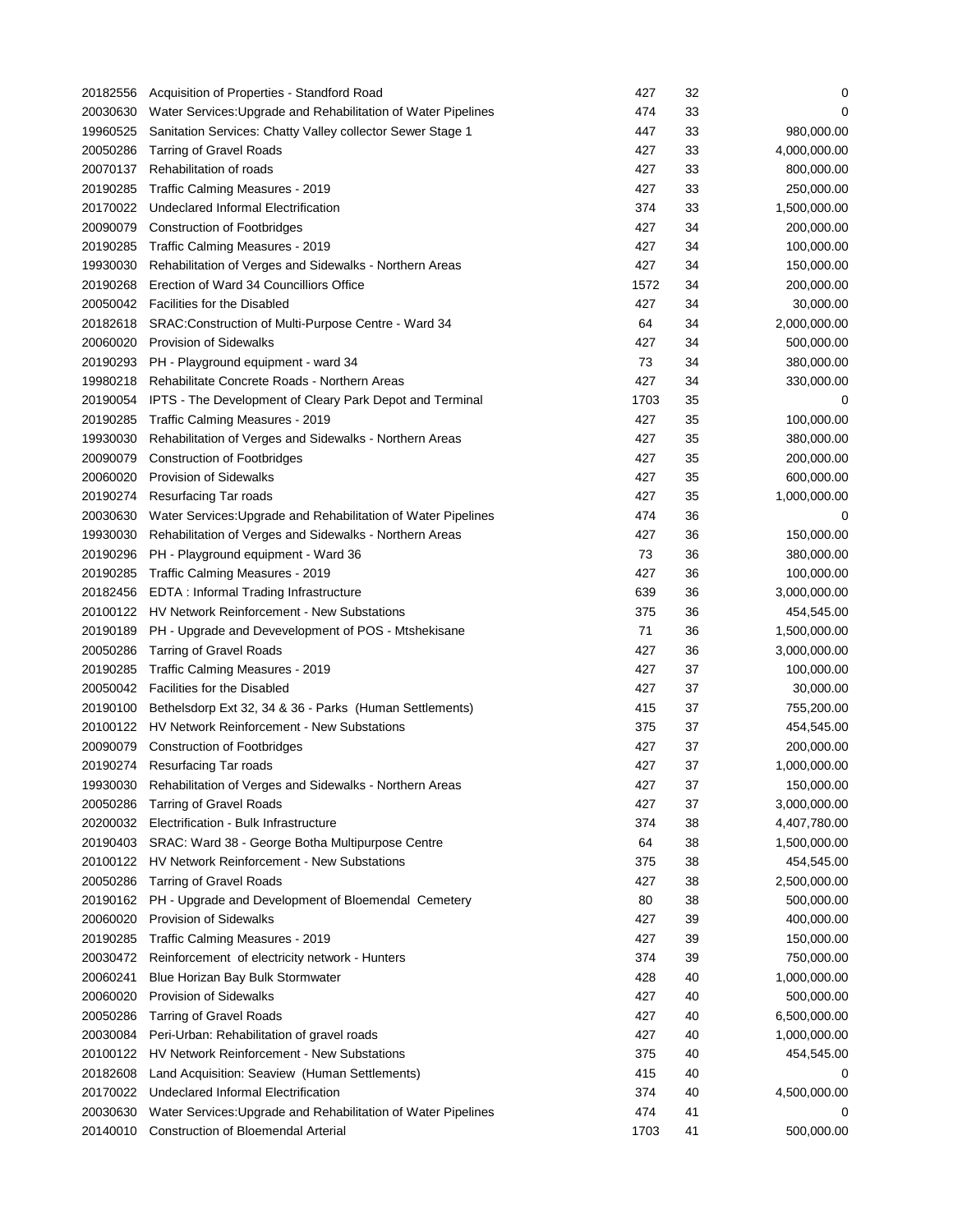| 20060286 | Groundwater Problem Elimination Northern Areas                  | 428  | 41 | 300,000.00    |
|----------|-----------------------------------------------------------------|------|----|---------------|
| 20100122 | HV Network Reinforcement - New Substations                      | 375  | 41 | 454,545.00    |
| 20190285 | Traffic Calming Measures - 2019                                 | 427  | 41 | 100,000.00    |
| 20190095 | Khayamnandi Extension - Parks (Human Settlements)               | 415  | 41 | 300,000.00    |
| 20120033 | Jagvlagte (Chatty 11-14) Roadworks (Human Settlements)          | 415  | 41 | 626,520.00    |
| 20170072 | Khayamnandi Extention - Sewer (Human Settlements)               | 415  | 41 | 0             |
| 20050286 | <b>Tarring of Gravel Roads</b>                                  | 427  | 41 | 3,000,000.00  |
| 20170096 | Jagvlagte (Chatty 11-14) - Sewer Reticulation (Human Settle     | 415  | 41 | 253,130.00    |
| 20090079 | <b>Construction of Footbridges</b>                              | 427  | 41 | 200,000.00    |
| 20170091 | Jagvlagte (Chatty 11-14) - Stormwater (Human Settlements)       | 415  | 41 | 223,350.00    |
| 20170093 | Jagvlagte (Chatty 11-14) - Water Reticulation (Human Settle     | 415  | 41 | 434,800.00    |
| 20170069 | Khayamnandi Extention - Water (Human Settlements)               | 415  | 41 | 0             |
| 19930264 | Electrification of State Subsidised Houses                      | 374  | 41 | 2,374,719.00  |
| 20110091 | Khayamnandi Extension - Roadworks (Human Settlements)           | 415  | 41 | 247,000.00    |
| 20170070 | Khayamnandi Extention - Stormwater (Human Settlements)          | 415  | 41 | 0             |
| 20190097 | Jagvlagte (Chatty 11-14) - Parks (Human Settlements)            | 415  | 41 | 300,000.00    |
| 20060020 | <b>Provision of Sidewalks</b>                                   | 427  | 42 | 600,000.00    |
| 20050286 | <b>Tarring of Gravel Roads</b>                                  | 427  | 42 | 3,000,000.00  |
| 20182619 | SRAC: Construction of Multi-Purpose Centre - Ward 42            | 64   | 42 | 2,300,000.00  |
| 20190285 | Traffic Calming Measures - 2019                                 | 427  | 43 | 100,000.00    |
| 20050042 | <b>Facilities for the Disabled</b>                              | 427  | 43 | 30,000.00     |
| 20190274 | <b>Resurfacing Tar roads</b>                                    | 427  | 43 | 1,000,000.00  |
| 20050286 | <b>Tarring of Gravel Roads</b>                                  | 427  | 43 | 500,000.00    |
| 20070144 | Sanitation Services: Kwanobuhle WWTW: Upgrading                 | 977  | 43 | 19,000,000.00 |
|          |                                                                 | 427  | 44 |               |
| 20190285 | Traffic Calming Measures - 2019                                 |      |    | 100,000.00    |
| 20020149 | Stormwater Improvements                                         | 428  | 44 | 500,000.00    |
| 20050286 | <b>Tarring of Gravel Roads</b>                                  | 427  | 44 | 3,976,872.00  |
| 20090079 | <b>Construction of Footbridges</b>                              | 427  | 44 | 200,000.00    |
| 20190096 | Kwanobuhle Area 11 - Parks (Human Settlements)                  | 415  | 44 | 852,300.00    |
| 20100122 | HV Network Reinforcement - New Substations                      | 375  | 44 | 454,545.00    |
| 20190274 | Resurfacing Tar roads                                           | 427  | 44 | 1,000,000.00  |
| 20182414 | Groundwater: Drought Intervention: Drilling of Boreholes        | 946  | 44 | 100,000.00    |
| 20190190 | PH - Upgrade & Development of POS- Mqolomba & Jacob Matomela    | 71   | 44 | 1,800,000.00  |
| 20060020 | <b>Provision of Sidewalks</b>                                   | 427  | 44 | 600,000.00    |
| 20170083 | Kwanobuhle Area 11 - Sewer Reticulation (Human Settlements)     | 415  | 45 | 3,069,860.00  |
| 20170081 | Kwanobuhle Area 11 - Water Reticulation (Human Settlements)     | 415  | 45 | 2,430,050.00  |
| 20190096 | Kwanobuhle Area 11 - Parks (Human Settlements)                  | 415  | 45 | 300,000.00    |
| 20190274 | Resurfacing Tar roads                                           | 427  | 45 | 1,000,000.00  |
| 20050286 | <b>Tarring of Gravel Roads</b>                                  | 427  | 45 | 23,128.00     |
| 19930264 | Electrification of State Subsidised Houses                      | 374  | 45 | 1,179,000.00  |
| 20170079 | Kwanobuhle Area 11 - Stormwater (Human Settlements)             | 415  | 45 | 6,500,990.00  |
| 20120030 | Kwanobuhle Area 11 - Roadworks (Human Settlements)              | 415  | 45 | 22,850,750.00 |
| 20190052 | IPTS - Construction of a Holding Public Depot - Uitenhage       | 1703 | 46 | 30,747,760.00 |
| 20010119 | Reinforcement of electricity network - Uitenhage                | 374  | 46 | 1,000,000.00  |
| 20050286 | <b>Tarring of Gravel Roads</b>                                  | 427  | 46 | 2,800,000.00  |
| 20030630 | Water Services: Upgrade and Rehabilitation of Water Pipelines   | 474  | 46 | 0             |
| 20182414 | Groundwater: Drought Intervention: Drilling of Boreholes        | 946  | 46 | 100,000.00    |
| 20190168 | PH - Upgrade and Development of Matanzima Cemetery              | 80   | 47 | 500,000.00    |
| 20050286 | <b>Tarring of Gravel Roads</b>                                  | 427  | 47 | 3,000,000.00  |
| 20060020 | Provision of Sidewalks                                          | 427  | 47 | 800,000.00    |
| 20190274 | Resurfacing Tar roads                                           | 427  | 47 | 1,000,000.00  |
| 20050286 | <b>Tarring of Gravel Roads</b>                                  | 427  | 48 | 2,000,000.00  |
| 19930264 | Electrification of State Subsidised Houses                      | 374  | 48 | 299,400.00    |
| 20182333 | John Street - Sewer Reticulation (Human Settlements)            | 415  | 48 | 1,650,000.00  |
| 20182423 | 1411: Bucket Eradication Progr: Supply & Install Communal Ablut | 453  | 48 | 400,000.00    |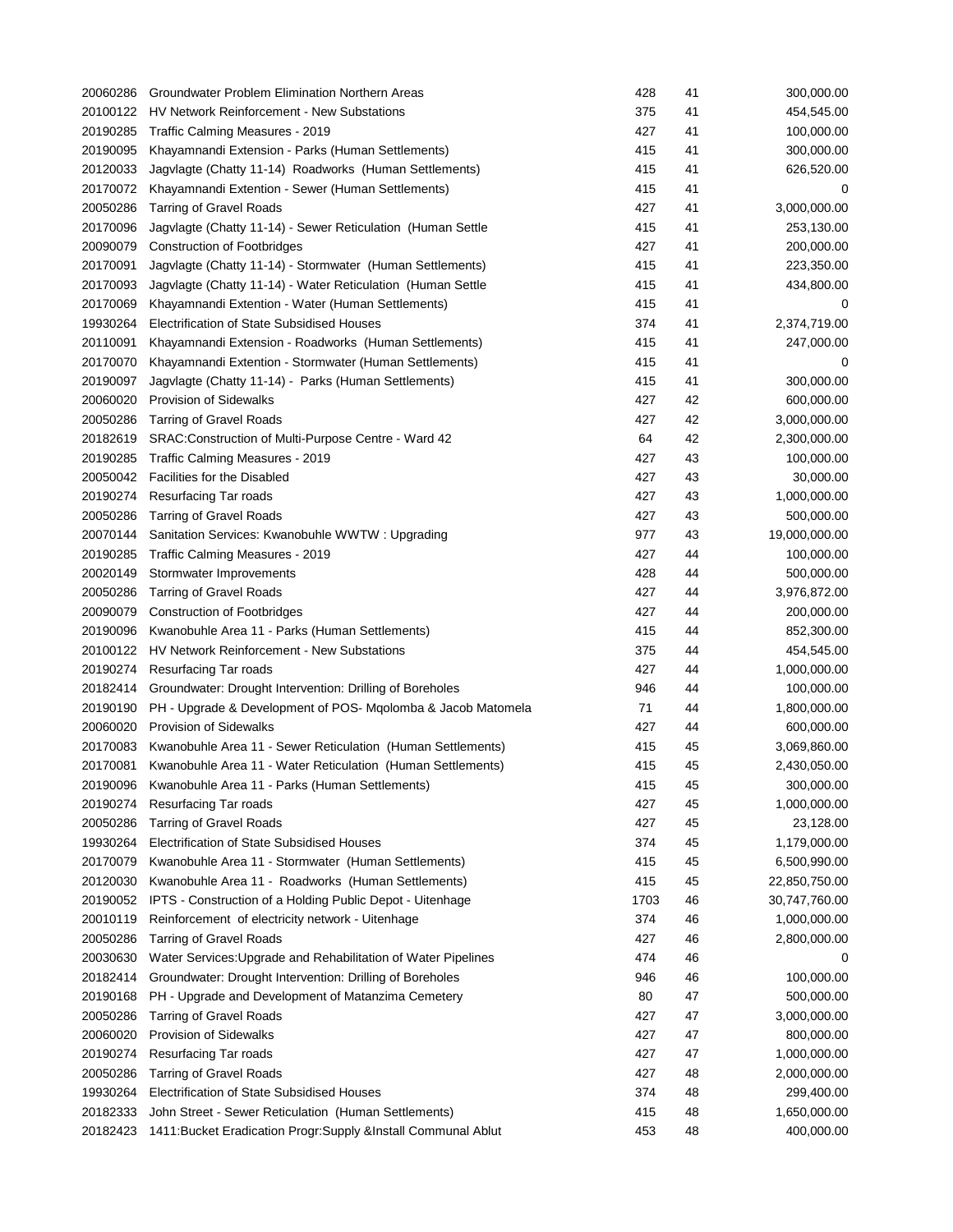| 20050042 | <b>Facilities for the Disabled</b>                            | 427  | 48 | 30,000.00     |
|----------|---------------------------------------------------------------|------|----|---------------|
| 20182336 | John Street Water Bulks (Human Settlements)                   | 415  | 48 | 1,650,000.00  |
| 20162371 | John Street - Roadworks (Human Settlements)                   | 415  | 48 | 1,200,000.00  |
| 20190274 | Resurfacing Tar roads                                         | 427  | 48 | 1,000,000.00  |
| 20190170 | PH - Upgrade and Development of Gerald Smith Cemetery         | 80   | 48 | 250,000.00    |
| 20190195 | PH - Upgrading of Uitenhage Depot into Welness Centre         | 885  | 48 | 200,000.00    |
| 20190283 | PH - Upgrade of Animal Pound                                  | 805  | 48 | 700,000.00    |
| 20110066 | 1411: Bulk Sewer JoeSlovo Mandelville Allenridge Phase 2 Sub1 | 447  | 48 | 1,000,000.00  |
| 20182335 | John Street Stormwater (Human Settlements)                    | 415  | 48 | 500,000.00    |
| 19930002 | Resurfacing of Subsidised Roads                               | 426  | 48 | 1,000,000.00  |
| 20060019 | <b>Public Transport Facilities</b>                            | 427  | 48 | 200,000.00    |
| 20190161 | SRAC: Upgrade of Rosedale Pool Infrastructure                 | 64   | 49 | 800,000.00    |
| 20182414 | Groundwater: Drought Intervention: Drilling of Boreholes      | 946  | 49 | 200,000.00    |
| 20190274 | Resurfacing Tar roads                                         | 427  | 49 | 1,000,000.00  |
| 20110066 | 1411: Bulk Sewer JoeSlovo Mandelville Allenridge Phase 2 Sub1 | 447  | 49 | 1,000,000.00  |
| 20190191 | PH - Upgrade & Development of Public open space - Dwarhane    | 71   | 50 | 1,400,000.00  |
| 20190285 | Traffic Calming Measures - 2019                               | 427  | 50 | 100,000.00    |
| 20110066 | 1411: Bulk Sewer JoeSlovo Mandelville Allenridge Phase 2 Sub1 | 447  | 50 | 1,000,000.00  |
| 20080081 | Greenbushes: Stormwater Improvements                          | 428  | 50 | 250,000.00    |
| 20000160 | SRAC: Upgrading of high street Swimming Pool infrastructure   | 64   | 50 | 1,100,000.00  |
| 20050286 | <b>Tarring of Gravel Roads</b>                                | 427  | 50 | 2,000,000.00  |
| 20060020 | <b>Provision of Sidewalks</b>                                 | 427  | 50 | 500,000.00    |
| 20182303 | Pola Park Extention - Sewer Reticulation (Human Settlements)  | 415  | 50 | 126,000.00    |
| 20170193 | Pola Park Extention - Stormwater (Human Settlements)          | 415  | 50 | 53,640.00     |
| 20130060 | Pola Park - Roadworks (Human Settlements)                     | 415  | 50 | 108,360.00    |
| 20182302 | Pola Park Extention - Water Reticulation (Human Settlements)  | 415  | 50 | 72,000.00     |
| 20190172 | PH - Upgrade Major Parks - Willow Dam                         | 73   | 51 | 2,500,000.00  |
| 20030470 | Reinforcement of electricity network - Despatch               | 374  | 51 | 500,000.00    |
| 20182441 | ERf 818-868, water bulks (Human Settlements)                  | 415  | 51 | 600,000.00    |
| 19930002 | Resurfacing of Subsidised Roads                               | 426  | 51 | 1,000,000.00  |
| 20010119 | Reinforcement of electricity network - Uitenhage              | 374  | 51 | 1,000,000.00  |
| 20190314 | PH - Development of Waste Disposal Facilities                 | 987  | 51 | 6,100,000.00  |
| 20050286 | <b>Tarring of Gravel Roads</b>                                | 427  | 51 | 2,000,000.00  |
| 20190269 | Upgrade of Ward 51 Councillors Office                         | 1572 | 51 | 750,000.00    |
| 20010221 | SRAC: Springs Resort - Upgrade Infrastructure                 | 865  | 51 | 500,000.00    |
|          | 20190193 PH - Urban Refuse Transfer station - Gillespie       | 468  | 51 | 3,000,000.00  |
| 20182414 | Groundwater: Drought Intervention: Drilling of Boreholes      | 946  | 51 | 100,000.00    |
| 20162370 | ERF 818-868 - Roadworks (Human Settlements)                   | 415  | 51 | 1,900,000.00  |
| 20030630 | Water Services: Upgrade and Rehabilitation of Water Pipelines | 474  | 51 | 0             |
| 20060020 | Provision of Sidewalks                                        | 427  | 52 | 500,000.00    |
| 20070137 | Rehabilitation of roads                                       | 427  | 52 | 800,000.00    |
| 20100122 | HV Network Reinforcement - New Substations                    | 375  | 52 | 454,545.00    |
| 20182414 | Groundwater: Drought Intervention: Drilling of Boreholes      | 946  | 52 | 100,000.00    |
| 20030630 | Water Services: Upgrade and Rehabilitation of Water Pipelines | 474  | 52 | 0             |
| 20050286 | <b>Tarring of Gravel Roads</b>                                | 427  | 52 | 3,000,000.00  |
| 20190279 | PH - Water drainage and roads at cemetaries - Motherwell      | 71   | 53 | 2,000,000.00  |
| 20060020 | <b>Provision of Sidewalks</b>                                 | 427  | 53 | 500,000.00    |
| 20080080 | Cannonville/Colchester: Stormwater improvements               | 428  | 53 | 8,000,000.00  |
| 20170022 | Undeclared Informal Electrification                           | 374  | 53 | 3,000,000.00  |
| 20190260 | Sanitation: Motherwell North Bulk Sewerage                    | 449  | 53 | 1,500,000.00  |
| 20190267 | <b>Colchester Community Hall: Fencing</b>                     | 638  | 53 | 1,100,000.00  |
| 20090038 | Stormwater Improvements Ikamvelihle                           | 428  | 53 | 1,687,000.00  |
| 20190171 | PH - Upgrade and Development of Motherwell Cemetery           | 80   | 53 | 500,000.00    |
| 20050286 | <b>Tarring of Gravel Roads</b>                                | 427  | 53 | 6,700,000.00  |
| 20070161 | 1412: Groundwater Drought Interventions - Coegakop Boreholes  | 946  | 53 | 10,000,000.00 |
|          |                                                               |      |    |               |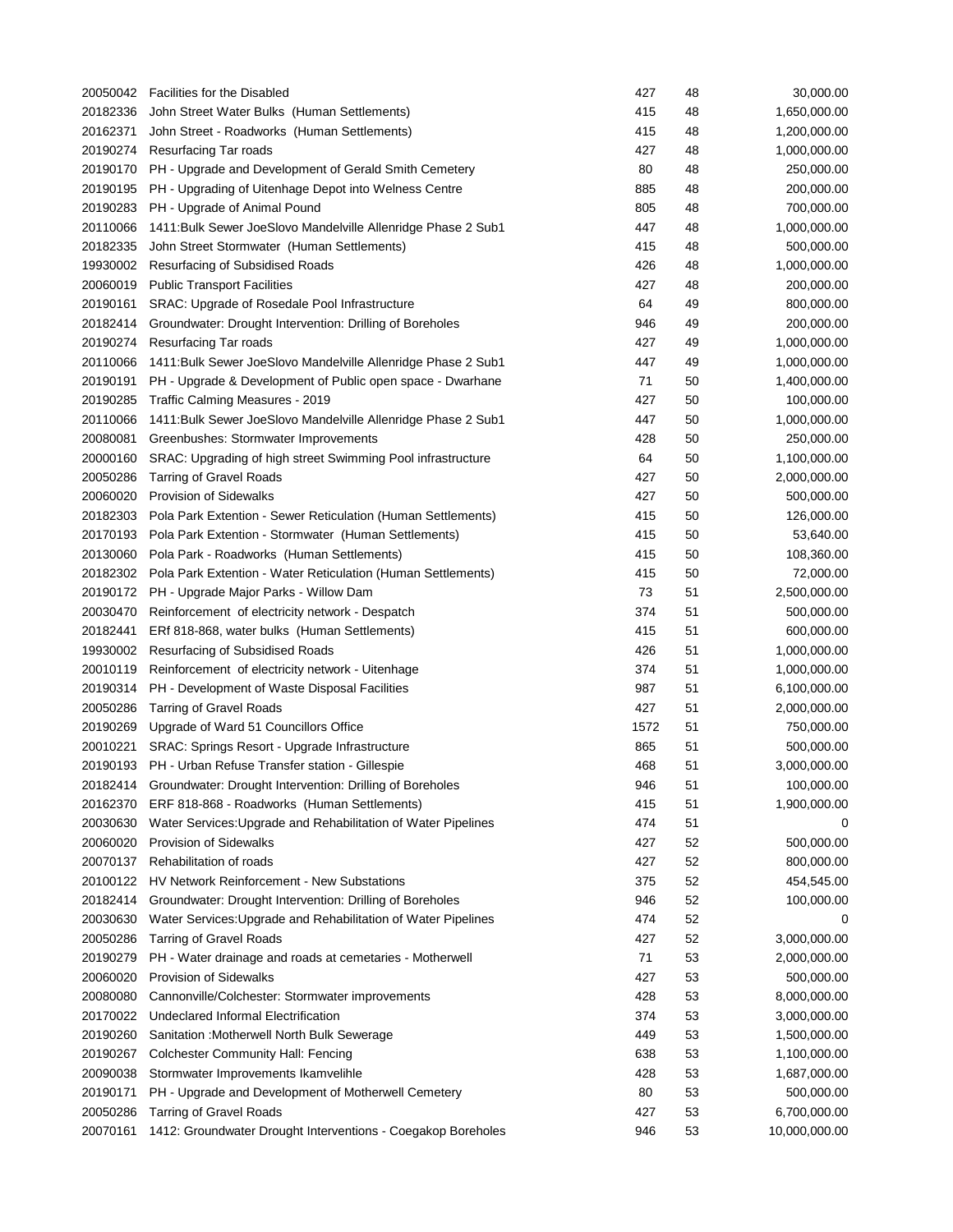| 20170115 | Motherwell NU30 - Stormwater (Human Settlements)             | 415        | 54  | 1,000,000.00               |
|----------|--------------------------------------------------------------|------------|-----|----------------------------|
| 20030379 | Motherwell NU29 & 30 : Roads & S/w Bulk Infrastructure       | 1497       | 54  | 1,000,000.00               |
| 20190173 | Motherwell NU 30- Parks (Human Settlements)                  | 415        | 54  | 100,000.00                 |
| 20190285 | Traffic Calming Measures - 2019                              | 427        | 54  | 100,000.00                 |
| 20140009 | <b>Rehabilitation of Stormwater Ponds</b>                    | 428        | 54  | 600,000.00                 |
| 20120055 | Motherwell NU30 - Roadworks (Human Settlements)              | 415        | 54  | 4,183,670.00               |
| 20190425 | PH - Upgrade & development of public open spaces - Majombozi | 71         | 54  | 1,800,000.00               |
| 20050286 | <b>Tarring of Gravel Roads</b>                               | 427        | 54  | 2,500,000.00               |
| 19930264 | Electrification of State Subsidised Houses                   | 374        | 54  | 6,051,883.00               |
| 20190301 | PH - Playground equipment - Ward 55                          | 73         | 55  | 380,000.00                 |
| 20050286 | <b>Tarring of Gravel Roads</b>                               | 427        | 55  | 3,000,000.00               |
| 20190192 | PH - Upgrade and Devevelopment of POS - Modise               | 71         | 55  | 1,500,000.00               |
| 20190285 | Traffic Calming Measures - 2019                              | 427        | 55  | 100,000.00                 |
| 20070137 | Rehabilitation of roads                                      | 427        | 55  | 800,000.00                 |
| 20060019 | <b>Public Transport Facilities</b>                           | 427        | 55  | 200,000.00                 |
| 20050286 | <b>Tarring of Gravel Roads</b>                               | 427        | 56  | 3,000,000.00               |
| 20190285 | Traffic Calming Measures - 2019                              | 427        | 56  | 313,000.00                 |
| 20170022 | Undeclared Informal Electrification                          | 374        | 57  | 3,000,000.00               |
| 20070137 | Rehabilitation of roads                                      | 427        | 57  | 800,000.00                 |
| 20050286 | <b>Tarring of Gravel Roads</b>                               | 427        | 57  | 2,500,000.00               |
| 20060019 | <b>Public Transport Facilities</b>                           | 427        | 57  | 200,000.00                 |
| 20190157 | SRAC: Upgrade and restoration of libraries - Motherwell      | 1114       | 57  | 2,070,000.00               |
| 20190274 | Resurfacing Tar roads                                        | 427        | 57  | 1,000,000.00               |
| 20190285 | Traffic Calming Measures - 2019                              | 427        | 57  | 100,000.00                 |
| 20190173 | Motherwell NU 30- Parks (Human Settlements)                  | 415        | 57  | 700,000.00                 |
| 20140009 | <b>Rehabilitation of Stormwater Ponds</b>                    | 428        | 57  | 600,000.00                 |
| 20070137 | Rehabilitation of roads                                      | 427        | 58  | 800,000.00                 |
| 20140009 | Rehabilitation of Stormwater Ponds                           | 428        | 58  |                            |
| 20050286 | <b>Tarring of Gravel Roads</b>                               | 427        | 58  | 600,000.00<br>2,500,000.00 |
| 20050286 | <b>Tarring of Gravel Roads</b>                               | 427        | 59  | 2,500,000.00               |
| 20170130 | Motherwell Canal Pedestrian crossings                        | 427        | 59  | 250,000.00                 |
| 20190285 | Traffic Calming Measures - 2019                              | 427        | 59  | 100,000.00                 |
| 20070137 |                                                              | 427        | 59  |                            |
|          | Rehabilitation of roads                                      |            |     | 800,000.00                 |
| 20190151 | SRAC: Wells Estate - Upgrade Infrastructure                  | 45         | 60  | 1,000,000.00               |
| 20030034 | Sanitation Services: Markman - Replace 600mm Sewer           | 447        | 60  | 2,000,000.00               |
|          | 20100122 HV Network Reinforcement - New Substations          | 375<br>374 | 60  | 454,545.00                 |
| 19960193 | Reinforcement of electricity network - Wells Estate          |            | 60  | 1,500,000.00               |
| 20190256 | Sanitation: Rehabilitation Of KwaZakhele Collector Sewer     | 447        | 60  | 1,500,000.00               |
| 19940233 | Motherwell Canal Wetlands                                    | 428        | 60  | 1,000,000.00               |
| 20060019 | <b>Public Transport Facilities</b>                           | 427        | 60  | 200,000.00                 |
| 20162188 | Wells Estate - Access Road                                   | 1099       | 60  | 5,000,000.00               |
| 19980319 | Upgrade Main Road through Swartkops                          | 426        | 60  | 2,000,000.00               |
| 20190173 | Motherwell NU 30- Parks (Human Settlements)                  | 415        | 60  | 300,000.00                 |
| 20170130 | Motherwell Canal Pedestrian crossings                        | 427        | 60  | 250,000.00                 |
| 20190285 | Traffic Calming Measures - 2019                              | 427        | 60  | 100,000.00                 |
| 20050286 | <b>Tarring of Gravel Roads</b>                               | 427        | 60  | 3,500,000.00               |
| 20042993 | HV Network Reinforcement - Overhead Cabling                  | 374        | 60  | 250,000.00                 |
| 20190100 | Bethelsdorp Ext 32, 34 & 36 - Parks (Human Settlements)      | 415        | 60  | 300,000.00                 |
| 19980174 | Distribution Kiosk Replacement                               | 374        | 990 | 1,500,000.00               |
| 19930255 | Miscellaneous Mains and Substations                          | 374        | 990 | 20,000,000.00              |
| 19930259 | Private Township Development                                 | 374        | 990 | 4,000,000.00               |
| 20050189 | Replace Switchgear in Mini susbs - KwaNobuhle                | 374        | 990 | 500,000.00                 |
| 19930233 | Non Electrification Areas - Service Connections              | 374        | 990 | 0                          |
| 20050187 | HV Line Refurbishment (66 & 132kV)                           | 374        | 990 | 1,500,000.00               |
| 19970070 | <b>Relay Replacement</b>                                     | 374        | 990 | 2,000,000.00               |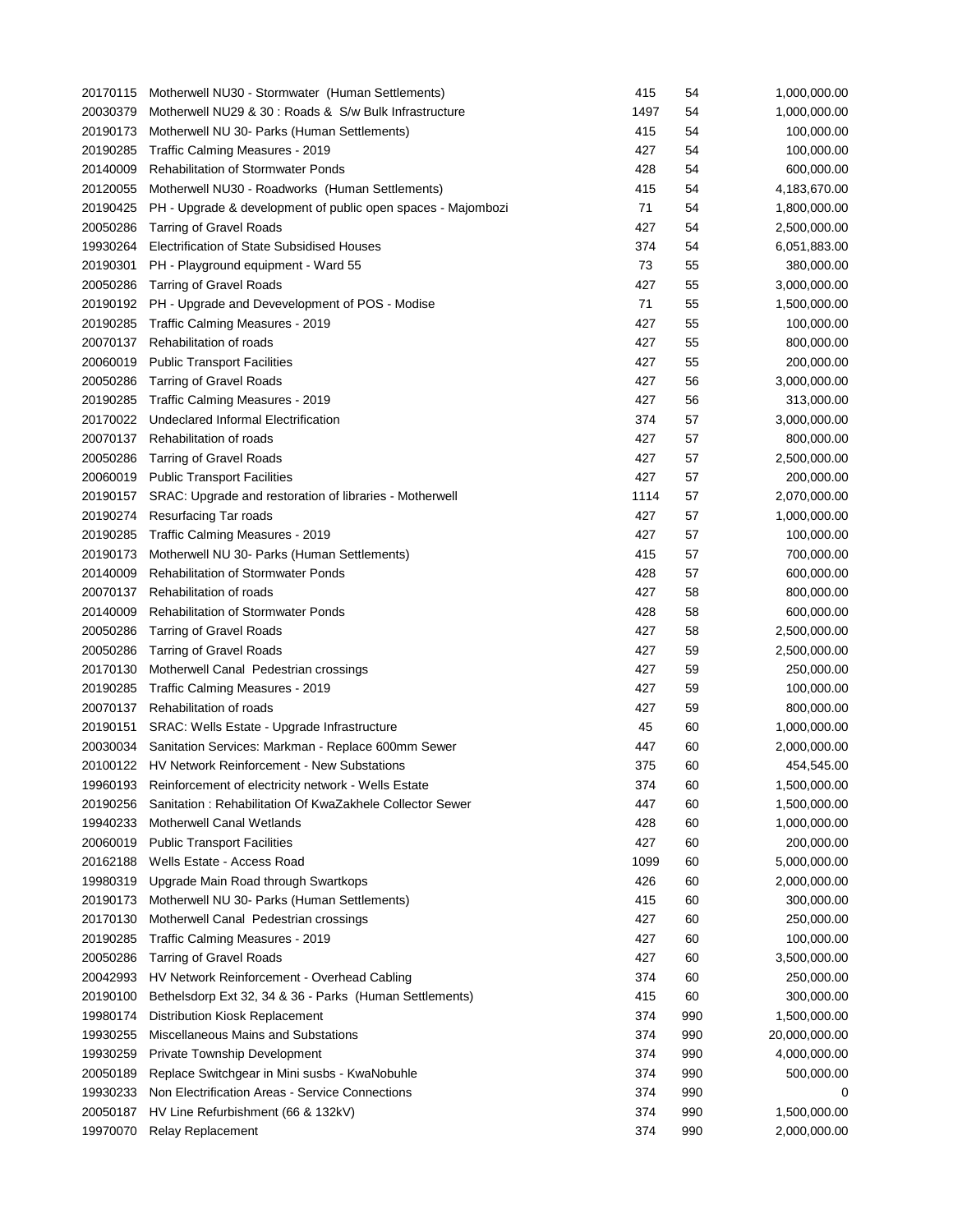| 20182549             | Upgrade of Commercial Meters - Remote Metering                                  | 374  | 990 | 0                            |
|----------------------|---------------------------------------------------------------------------------|------|-----|------------------------------|
| 20170022             | Undeclared Informal Electrification                                             | 374  | 990 | 2,000,000.00                 |
| 20042988             | Overhead Lines Refurbishement                                                   | 374  | 990 | 5,000,000.00                 |
| 20100122             | HV Network Reinforcement - New Substations                                      | 375  | 990 | 1,600,000.00                 |
| 19990104             | Reinforcement of electricity network - Coega                                    | 374  | 990 | 5,000,000.00                 |
| 19930283             | <b>Public Lighting</b>                                                          | 380  | 990 | 26,000,000.00                |
| 19930264             | Electrification of State Subsidised Houses                                      | 374  | 990 | 505,304.00                   |
| 20042993             | HV Network Reinforcement - Overhead Cabling                                     | 374  | 990 | 250,000.00                   |
| 20070209             | Substation Fibre Optic Backbone                                                 | 374  | 990 | 2,000,000.00                 |
| 19930254             | Low Voltage Reticulation Improvement                                            | 374  | 990 | 750,000.00                   |
| 20050106             | Water Services: Seaview Water Pump Station: Upgrades                            | 501  | 991 | 45,000,000.00                |
| 20190133             | 1412: FENCING OF VOORTREKKER RESERVOIR                                          | 477  | 991 | 999,960.00                   |
| 20060083             | Water Services: Rudimentary Service: Water                                      | 504  | 991 | 1,000,000.00                 |
| 20190238             | Water Services: Upgrading of Churchill Water Treatment Work                     | 483  | 991 | 500,000.00                   |
| 20190134             | 1412: FENCING OF GELVANDALE RESERVIOR                                           | 477  | 991 | 499,710.00                   |
|                      | 20190104 Connections and Water Meters (Human Settlements)                       | 415  | 991 | 5,000,000.00                 |
| 20042883             | Water Services: Older Dams Pipelines Augmentation                               | 479  | 991 | 3,000,000.00                 |
| 20190159             | WATER SERVICES: NOOITGEDAGT LOW LEVEL SCHEME: PHASE 3                           | 487  | 991 | 13,000,000.00                |
|                      | 20182414 Groundwater: Drought Intervention: Drilling of Boreholes               | 946  | 991 | 1,500,000.00                 |
|                      | 20000052 Water Services: Purchase of Water Meters - Metro                       | 507  | 991 | 2,000,000.00                 |
| 20190135             | 1412: FENCING OF STRUANDALE RESERVOIR                                           | 477  | 991 | 499,870.00                   |
| 20200008             | WATER:INSTALLATION OF STANDPIPES AND ASSOCIATED WATER METERS                    | 474  | 991 | 9,200,000.00                 |
| 20190046             | 1412: Construction of Coegakop Water Treatment Works (MDRG)                     | 477  | 991 | 173,913,040.00               |
| 20190237             | Water Services: Bulk Water Metering + Control                                   | 477  | 991 | 1,000,000.00                 |
| 20190291             | Water Services: Rehabilitation of Reservoirs 2019-20                            | 504  | 991 | 8,000,000.00                 |
| 20200009             | Water: Supply and Installation of Water Meters - BEP                            | 474  | 991 | 3,800,000.00                 |
| 20190236             | 1412 Construction of Coegakop Water Treatment Works (NON-MDRG)                  | 477  | 991 | 8,500,000.00                 |
| 20190239             | Water Services: Installation of zone Water Meters                               | 504  | 991 | 4,000,000.00                 |
| 20162356             | Water Services: Advanced Meter Infrastructure                                   | 506  | 991 | 4,500,000.00                 |
| 20182415             | 1412: Loerie Water Treatment Works: Rehab                                       | 485  | 991 | 82,500,000.00                |
| 20190257             | Sanitation: Rehabilitation of Pump Stations                                     | 447  | 992 | 1,100,000.00                 |
| 20190278             | Sanitation Services: Fishwater Flats WWTW Upgrade                               | 457  | 992 | 18,330,000.00                |
| 20182410             | 1411: Driftsands WWTW: Upgrade Existing Composting Plant                        | 459  | 992 | 2,000,000.00                 |
| 20182411             | 1411: Driftsands Collector Sewer Augmentation Phase 2                           | 447  | 992 | 28,270,000.00                |
| 20190259             | Sanitation: Purchase of Telemetery Equipment for Pump Station                   | 449  | 992 | 2,000,000.00                 |
|                      | 20182409 1411: Fishwater Flats WWTW: Sludge Stabilisation                       | 457  | 992 | 16,900,000.00                |
| 20190248             | Sanitation: Kelvin Jones WWTW Upgrading                                         | 975  | 992 | 5,000,000.00                 |
|                      |                                                                                 | 447  | 992 |                              |
| 20190254             | Sanitation: Rehabilitation of Sewer Pipes                                       |      | 992 | 2,500,000.00                 |
| 20190258             | Sanitation: Sampling Station Equipment<br>Sanitation: Upgrade of Rocklands WWTW | 447  |     | 3,500,000.00                 |
| 20190249<br>20190252 |                                                                                 | 1494 | 992 | 1,000,000.00<br>5,000,000.00 |
|                      | Sanitation : Improvements to Sewerage Systems                                   | 446  | 992 |                              |
| 19990130             | Sanitation Services: Purchase Telemetry Equip- Pump Stations                    | 449  | 992 | 0                            |
| 20190247             | Sanitation: Upgrading of Despatch Reclamation Works                             | 741  | 992 | 1,500,000.00                 |
| 20182418             | 1411: Augment Collector Sewer Walmer Heights & Mount Pleasant                   | 447  | 992 | 28,300,000.00                |
| 20070153             | Sanitation Services: Brickfields WWTW: Upgrade                                  | 460  | 992 | 500,000.00                   |
| 20190246             | Sanitation : Construction of Access Road                                        | 459  | 992 | 2,200,000.00                 |
| 20060177             | Sanitation: Driftsands Collector Sewer Augmentation - Phase1                    | 447  | 992 | 1,000,000.00                 |
| 20182404             | 1411: Fishwater Flats WWTW: Medium Voltage Network Phase 2                      | 457  | 992 | 1,150,000.00                 |
| 20110056             | Sanitation Services: Swartkops Low Level Collector Sewer Upgd                   | 447  | 992 | 300,000.00                   |
| 20182431             | 1411: Fishwater Flats WWTW Grit & Sludge Treatment Facility                     | 457  | 992 | 3,500,000.00                 |
| 20110054             | Sanitation Services: Motherwell Main Sewer Upgrade                              | 447  | 992 | 20,000.00                    |
| 20190245             | Sanitation: Upgrade of Cape Recife WWTW                                         | 458  | 992 | 14,000,000.00                |
| 20150039             | PH - Upgrade of Public Toilets                                                  | 466  | 992 | 0                            |
| 20200035             | IPTS-INSTALLATION CCTV EQUIPMENT AND FIBRE FOR IPTS ROLL OUT                    | 1703 | 993 | 1,500,000.00                 |
| 20190106             | Small plant & equipment                                                         | 427  | 993 | 1,750,000.00                 |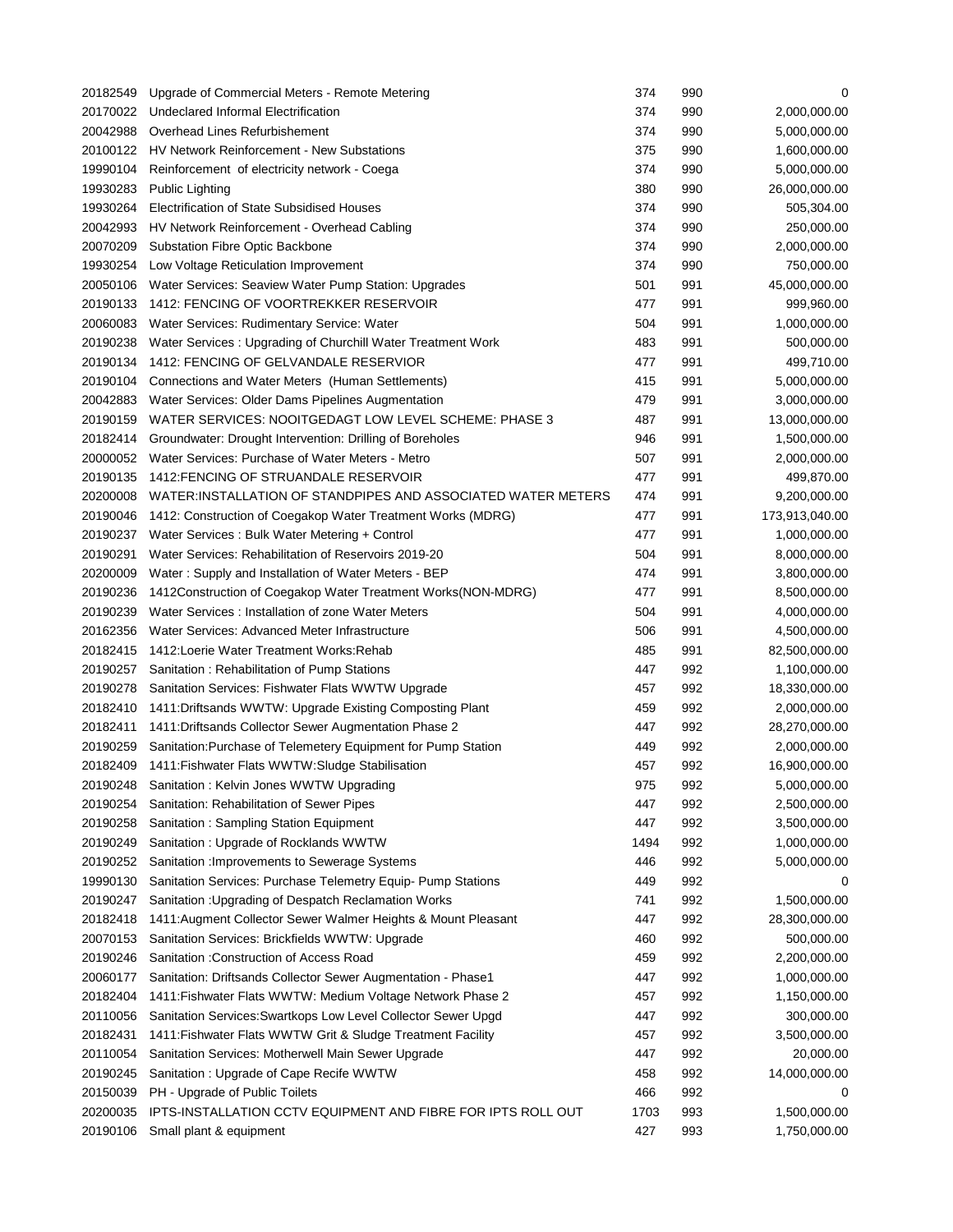| 20182438 | Office Furniture - Corporate Admin                        | 1572        | 993        | 300,000.00    |
|----------|-----------------------------------------------------------|-------------|------------|---------------|
| 20120079 | Replacement of Handheld Devices - Meter Reading           | 22          | 993        | 400,000.00    |
| 19940376 | <b>Traffic Control Equipment</b>                          | 426         | 993        | 2,000,000.00  |
| 20200048 | Storage Solution for IVR Customer Relations Management    | 683         | 993        | 2,000,000.00  |
| 20182439 | <b>Ward Councillor Furniture</b>                          | 1572        | 993        | 300,000.00    |
| 19940195 | <b>TM24 Guidance Signs</b>                                | 426         | 993        | 200,000.00    |
| 20200036 | Purchase of firearm Training Equipment for TTC            | 651         | 993        | 200,000.00    |
| 20182437 | Purchase of servers and other IT Related Infrastructure   | 615         | 993        | 3,535,000.00  |
| 20170144 | Safety and Security - Furniture for Metro Police          | 1679        | 993        | 2,591,000.00  |
| 20190122 | PURCHASE OF COMPUTER EQUIPMENT - TRAFFIC                  | 88          | 993        | 603,800.00    |
| 20190311 | PH - Computer and Office Equipment                        | 85          | 993        | 600,000.00    |
| 20190290 | Replacement of Laboratory equipment - Scientific Services | 698         | 993        | 5,500,000.00  |
| 20200047 | Customer Care - Acquisition of Computer Equipment         | 683         | 993        | 500,000.00    |
| 20130051 | Purchase of computer equipment (Design & Implementation)  | 1099        | 993        | 200,000.00    |
| 20170131 | PH - Air Pollution Monitoring Equipment                   | 1624        | 993        | 300,000.00    |
| 19930232 | Radio and Test Equipment                                  | 372         | 993        | 150,000.00    |
| 20182550 | <b>Smart Pre-Payment Meters</b>                           | 369         | 993        | 0             |
| 20190289 | New Laboratory equipment - Scientific Services            | 698         | 993        | 2,300,000.00  |
| 20150047 | S&S: Purchase of plant and equipment - Fire               | 103         | 993        | 3,859,000.00  |
| 19940414 | Supervisory Control System - Equipment Upgrading          | 374         | 993        | 1,500,000.00  |
| 20200028 | PH - OFFICE FURNITURE - PUBLIC HEALTH                     | 109         | 993        | 400,000.00    |
| 20190125 | PURCHASE OF COMPUTER EQUIPMENT - SECURITY SERVICES        | 170         | 993        | 374,000.00    |
| 20200046 | Customer Care - Purchase of Servers                       | 683         | 993        | 1,700,000.00  |
| 19940149 | Meters and Current Transformers                           | 369         | 993        | 3,000,000.00  |
| 20170150 | Traffic Training Centre - New Firearms                    | 651         | 993        | 100,000.00    |
| 20170162 | Traffic Training College - Equipment for Training Centre  | 651         | 993        | 500,000.00    |
| 20170146 | Law Enforcement Equipment for Metro Police                | 1679        | 993        | 1,500,000.00  |
| 20120080 | Replacement of Vending POS Equipment                      | 1498        | 993        | 350,000.00    |
| 20190230 | DISASTER MANAGEMENT: CCTV & COMPUTER EQUIPMENT            | 173         | 993        | 1,550,000.00  |
| 20182560 | <b>EMS</b> - Enhancement                                  | 1686        | 994        | 1,000,000.00  |
| 20190175 | IPTS - Automated Fare Collection (AFC) System             | 1703        | 994        | 1,293,010.00  |
| 20170045 | Distribution Substation Building Refurbishment Program    | 374         | 994        | 1,000,000.00  |
| 20200025 | Disaster Recovery: Backup power and Renewable energy      | 1689        | 994        | 300,000.00    |
| 20200019 | PH - Software - Smartmun Cemetery Management              | 71          | 994        | 1,725,000.00  |
| 20190069 | <b>IPTS - OMS APTMS Lite</b>                              | 1703        | 994        | 2,452,580.00  |
|          | 20170145 Disaster Recovery Center - Information Security  | 1689        | 994        | 15,000,000.00 |
| 20200033 | IPTS - MOBILE APP                                         |             |            | 1,000,000.00  |
| 20190163 | WATER SERVICES: PURCHASE OF VEHICLES                      | 1703<br>621 | 994<br>995 | 2,400,000.00  |
| 20200026 | PH - Procurement of Non Specialised Vehicles              | 1480        | 995        | 1,000,000.00  |
| 20190244 | Purchase of Vehicles for Sanitation Services : 2019-20    | 451         | 995        | 4,500,000.00  |
| 20190271 | Replacement of vehicle for Metro Police - Fleet B0418     | 1679        | 995        | 231,800.00    |
| 20190286 | Replacement Vehicles Fleet - Automotive Transport Pool    | 404         | 995        | 9,800,000.00  |
| 20182518 | <b>Traffic: Purchase of Vehicles</b>                      |             | 995        |               |
|          |                                                           | 88          |            | 800,000.00    |
| 20140015 | Vehicles for Safety and Security (Security only)          | 170         | 995        | 4,033,000.00  |
| 20170141 | Vehicles for Safety and Security - Disaster Management    | 173         | 995        | 550,000.00    |
| 20170142 | S&S: Purchase of Vehicles for Metro police                | 1679        | 995        | 2,500,000.00  |
| 20020093 | New/Replacement of plant and motor vehicles               | 374         | 995        | 0             |
| 20190307 | PH - Procurement of Vehicles - Public health              | 1480        | 995        | 4,000,000.00  |
| 20070244 | IPTS - Work Package: Bus Rapid Transit                    | 1703        | 995        | 31,500,000.00 |
| 20190288 | Roads - New/Replacement Vehicles Fleet                    | 427         | 995        | 4,000,000.00  |
| 20080065 | S&S: Additional Satelite Offices - Disaster Mngmnt        | 173         | 996        | 3,000,000.00  |
| 20030221 | <b>Office Accommodation - Ward Councillors</b>            | 638         | 996        | 800,000.00    |
| 19930234 | ELECTRICITY BUILDING IMPROVEMENTS                         | 337         | 996        | 1,200,000.00  |
| 20170132 | SCM Building Additions and Upgrades                       | 1659        | 996        | 121,400.00    |
| 20100060 | S&S: Motherwell Fire Station - Rehab and Refurbishment    | 103         | 996        | 2,000,000.00  |